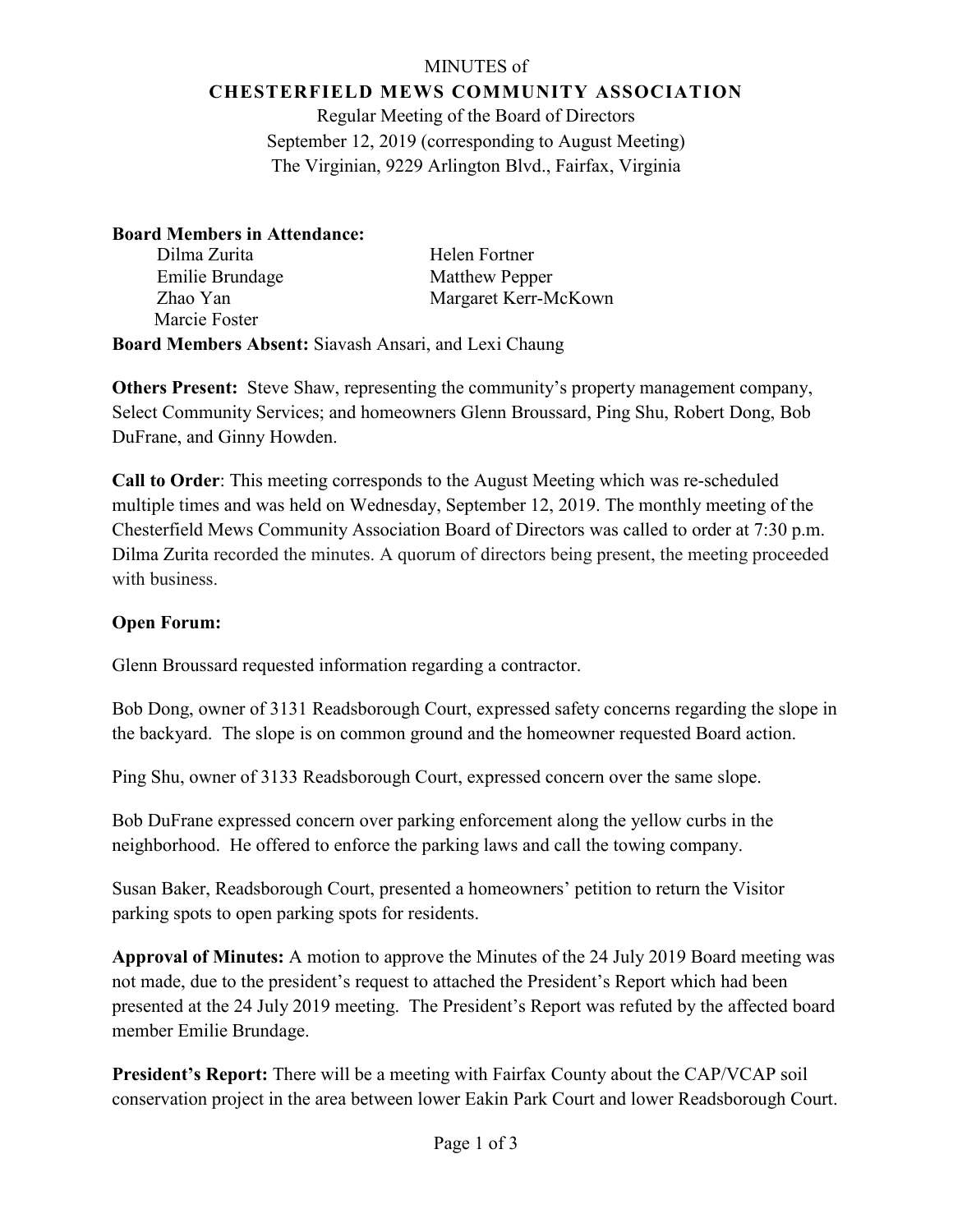# **Board of Directors Meeting Minutes**

This project is a 2015 cost-sharing soil conservation project with Fairfax County. The Community has a commitment to maintain the project for ten years. Pictures provided by Mary McGarvey will be shared with the County representatives

**Treasurer's Report:** Helen Fortner reported that she's working on the funding for the paving project. She recommended the Board be cautious before committing funds to other projects aside from the paving project.

## **Committee and Work Area Reports:**

*Communications:* No update.

*Architectural***:** Emilie Brundage reported that there is approved new siding on a home on Readsborough Court that does not quite match other homes in the Community.

## *Paving Working Group***:**

Motions from Helen Fortner regarding the Paving Project:

- Motion to hire the firm J2, Bob Brown to oversee the project. Emiie Brundage seconded and the motion passed unanimously.
- Motion to accept Dominion Paving's bid, understanding that SCS/Bob Brown will try for a 2-year guarantee before accepting the bid. Matthew Pepper seconded and the motion passed unanimously.

#### **Discussion of Items presented at the Open Forum:**

Regarding the slope behind 3131 and 3133 Readsborough Court. The board discussed bids that had been received to build steps along this slope. Matthew Pepper made a motion to accept a line item bid from Virginia Landscaping for \$4,600 to build steps along this slope. The notion passed 5 yeas, 1 nay, and 1 abstain.

#### **Old Business:**

A bid for tree trimming was received from Blade Runners offering to trim the trees during the paving project.

#### **New Business:**

It was agreed that to ensure impartiality and appearance of financial correctness in contracting matters, the management company will obtain and present bids to the board for decision; and